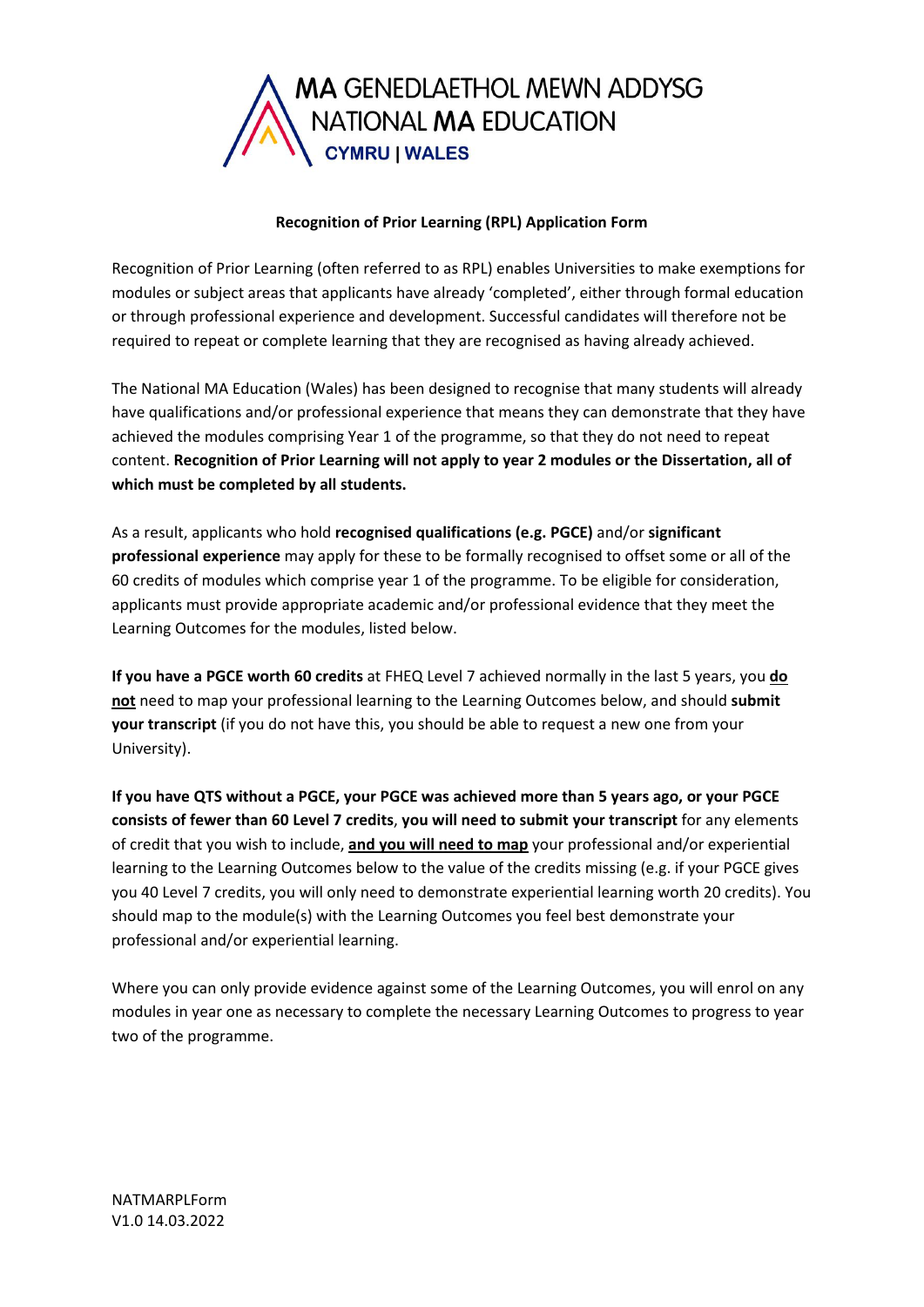

# **1. About You.**

| <b>Full Name</b>                      |                                |
|---------------------------------------|--------------------------------|
| <b>Application/student number</b>     |                                |
| <b>Date of Birth</b>                  |                                |
| <b>Qualification Achieved:</b>        |                                |
| <b>Year Graduated:</b>                |                                |
| <b>Awarding University:</b>           |                                |
| Credit Value: (Up to 60 Credits)      |                                |
| <b>Academic Transcript</b><br>YES/NO  |                                |
| Provided?                             |                                |
| <b>Recognition of Partial Credits</b> | Please complete the Form Below |
| and/or Experience                     |                                |

# **2. Recognition of Partial Credits and/or Experience**

Where you do not have a formal qualification transcript evidencing all or part of the 60 credits of Level 7 learning, you will need to provide evidence that you have met the learning outcomes from the Year 1 modules outlined below through academic study, professional development and/or professional experience. You will need to provide reflection and evidence on how you have done this.

Types of evidence you could include as part of your reflection and evidence may include:

- 1. Current / previous roles
- 2. Responsibilities
- 3. Record of Professional Learning
- 4. Evidence from Performance Management
- 5. Evidence from Enquiry Projects
- 6. Links to the 5 Professional Standards for Teaching and School Leadership [https://hwb.gov.wales/api/storage/19bc948b-8a3f-41e0-944a-7bf2cadf7d18/professional](https://hwb.gov.wales/api/storage/19bc948b-8a3f-41e0-944a-7bf2cadf7d18/professional-standards-for-teaching-and-leadership-interactive-pdf-for-pc.pdf)[standards-for-teaching-and-leadership-interactive-pdf-for-pc.pdf](https://hwb.gov.wales/api/storage/19bc948b-8a3f-41e0-944a-7bf2cadf7d18/professional-standards-for-teaching-and-leadership-interactive-pdf-for-pc.pdf)

We have worked with previous applicants to provide, advice, guidance and worked examples to demonstrate how to go about completing this form. For full guidance, please click [here.](https://www.swansea.ac.uk/postgraduate/taught/artsandhumanities/ma-education-wales/#how-to-apply=is-expanded)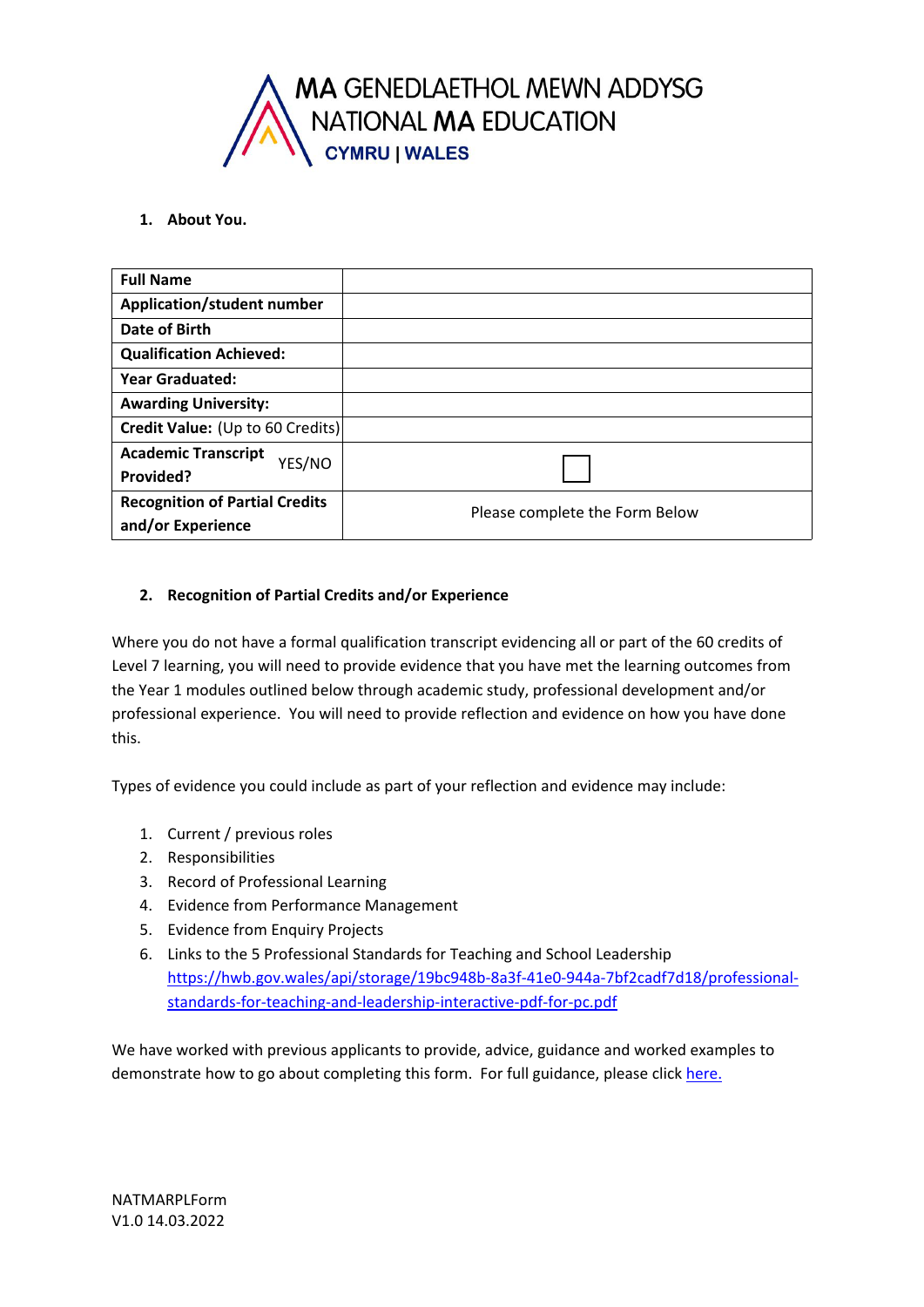

# **Pedagogy and Practice (20 Credits)**

### **Module Intended Learning Outcomes**

#### **By the end of the module the student should be able to:**

- 1. Critically demonstrate an understanding of the importance of supporting and enhancing the achievement of all learners in their care.
- 2. Critically evaluate the effectiveness of a range of learning and teaching strategies by drawing on classroombased evidence and research evidence
- 3. Critically select and apply the most appropriate learning and teaching strategies in order to enhance the attainment of a group of learners.
- 4. Engage with critical dialogues about pedagogy and practice and evidence and share their professional practice.

**Applicant Reflection and Evidence**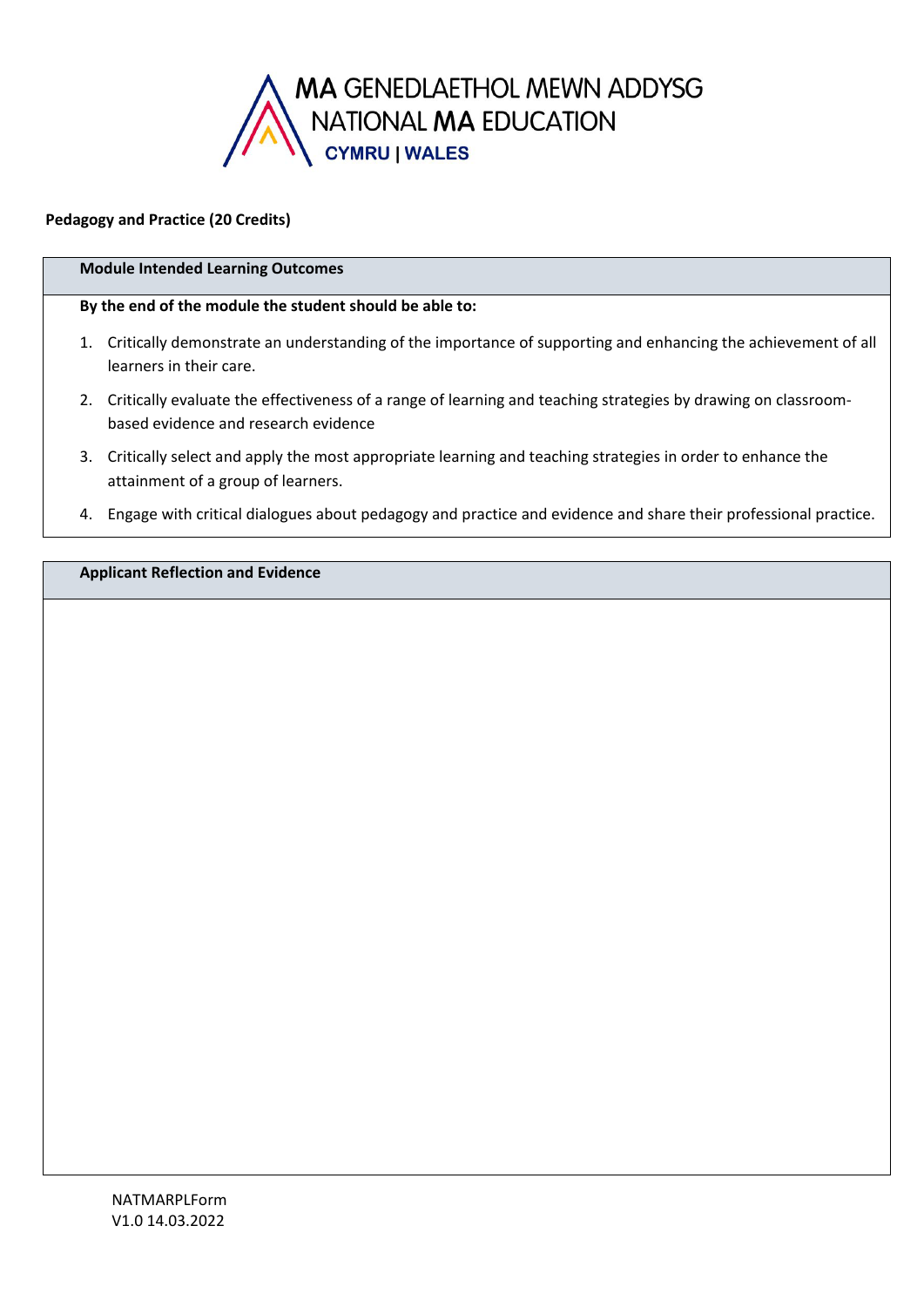

# **Evidence-Informed Practice (20 Credits)**

# **Module Intended Learning Outcomes**

### **By the end of the module the student should be able to:**

- 1. Critically analyse and synthesise relevant empirical evidence, including education literature and policy documents.
- 2. Critically analyse and synthesise local, national and school experience data in order to gain insights into children's achievement, progress and motivation in the process of learning, in order to inform decision-making.
- 3. Demonstrate knowledge of curriculum, pedagogy, assessment and inclusive practice appropriate to their specific Areas of Learning and Experience.
- 4. Reflect critically upon the manner in which the learning environment and resources can be structured to support effective learning.
- 5. Critically analyse and evaluate their own values and beliefs concerning teaching and learning in order to develop as a reflective practitioner.

# **Applicant Reflection and Evidence**